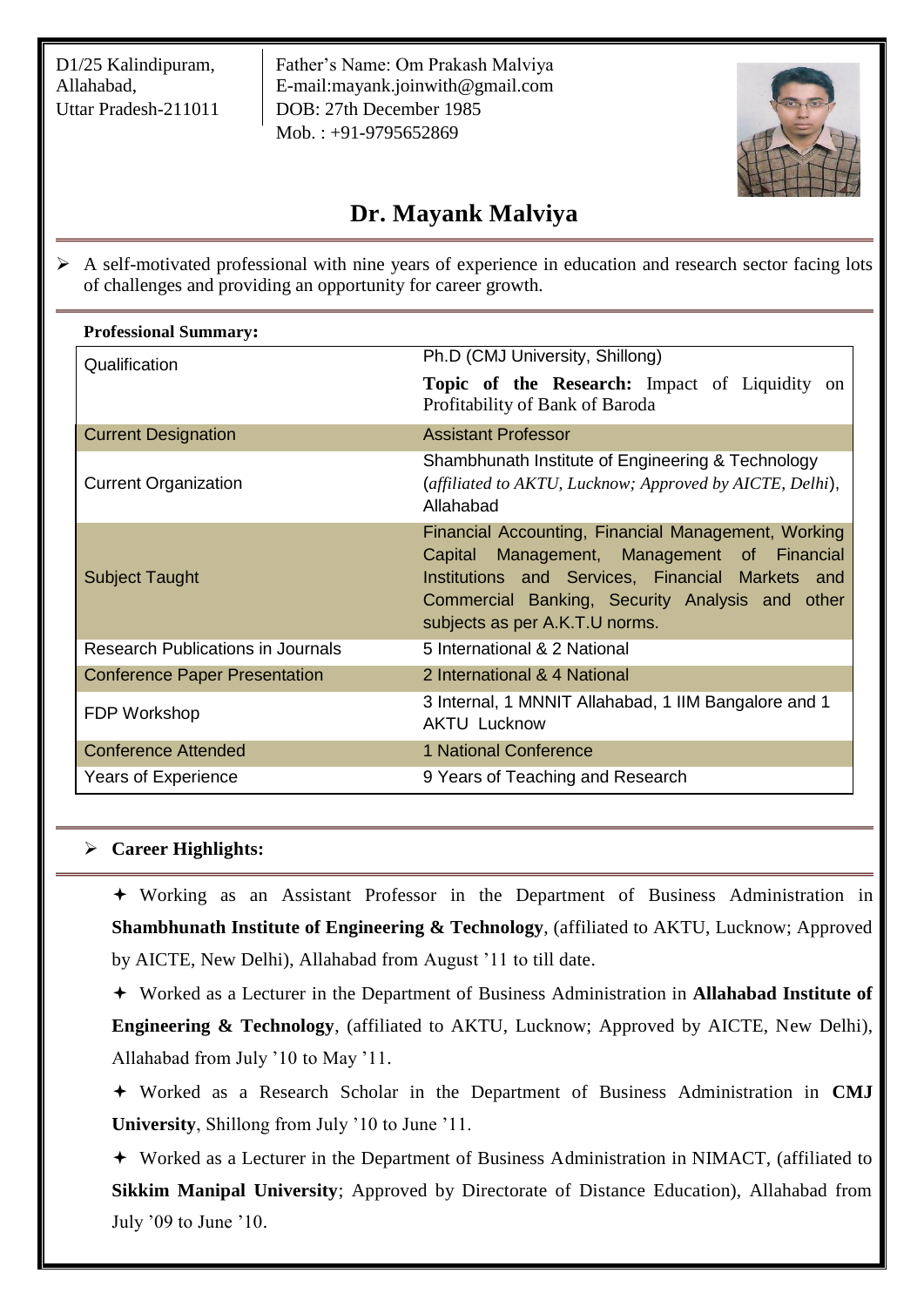Worked as a Guest Faculty in the Department of Business Administration in **The NIS Academy**, (A division of NIS Sparta Ltd., a Reliance ADA Group Company), Allahabad from August '09 to May '10.

## **Responsibilities undertaken:**

- **← Teaching students at postgraduate level.**
- Guide for different research projects for postgraduate level.
- Conducting Training and induction session for new students.
- Designing and conducting knowledge sharing session, seminar & workshops for the students.
- Supervising the students in Summer Internship Projects and Dissertations.
- Organizing Events like "Eureka-Technical and Management Fest".
- Alumni communication & alumni meets.
- Conducting Fun@Academic activities every semester for the students.
- Worked as an observer in AKTU semester examination as appointed by the University.

## **Educational Credentials:**

- A Certified online course on "Fundamentals of Market Structure" from New York Institute of Finance in 2017
- Master of Commerce with specialization in Finance from University of Kanpur in 2013
- Post Graduate Diploma in Financial Management from Sikkim Manipal University in 2011.
- Masters of Business Administration with specialization in Finance & Human Resource from United Institute of Management (affiliated to UPTU, Lucknow) in 2009.
- Bachelor of Commerce from University of Allahabad in 2007.
- ICWA Foundation from ICWAI in 2005.

## **Research Publications in Journals:**

## *International Journal:*

 M. Mayank, (2016), **"An Analysis of Impact of Globalization in Developing Countries with Reference to Indian Economy"**, VSRD International Journal of Business and Management Research, Vol. 6 Issue 5 E-ISSN: 2231-248X and P-ISSN: 2319-2194

 M. Mayank, (2013), **"***Impact of Liquidity on Profitability of Public Sector Banks in India: A Study of SBI & BOB",* International Journal of Research in Computer Application and Management, Vol.3 Issue 4 ISSN: 2231-1009

 M. Mayank, (2012), **"***An Analysis on the Profitability, Risk and Growth Indicators of Public and Private Sector Banks",* International Journal of Transformations in Business Management,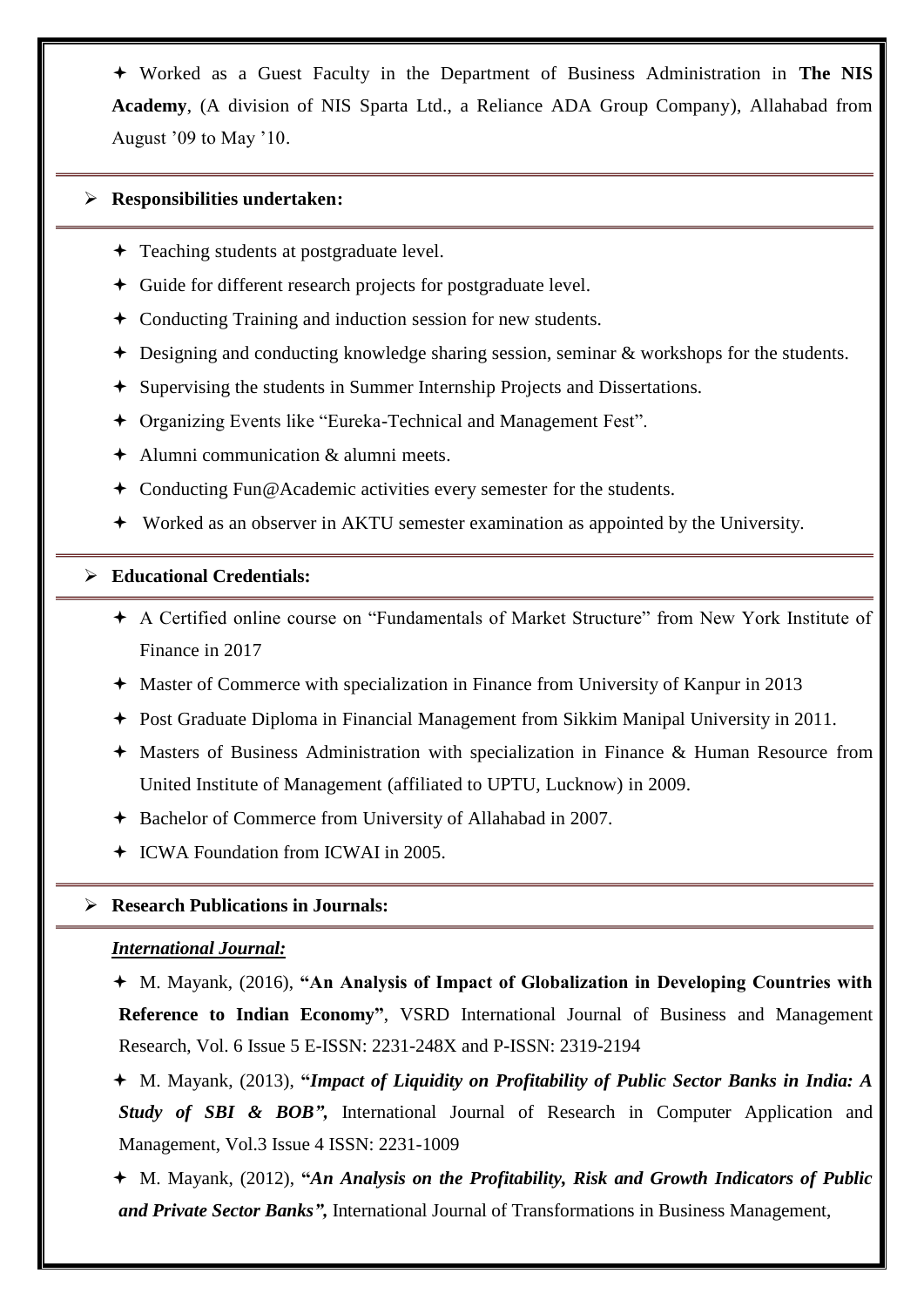Vol.1 Issue 5 ISSN: 2231-6868

 M. Mayank, (2012), *"Emerging Trend of Changing Liquidity and Liquidity Risk Management in Indian Banking Industry",* VSRD International Journal of Business and Management Research, Vol. 2 Issue 10 ISSN: 2231-248X

 M. Mayank, (2012), *"Financial Development and Economic Growth: The Case of Indian Banking Sector",* Bookman International Journal of Accounts, Economics and Business Management, Vol. 1 Issue 2 ISSN: 2319-426X

#### *National Journal:*

 M. Mayank, K. Prateek, (2010)**,** *"Merger and Acquisition Trend in Indian Banking Industry",* The Commerce Journal University of Allahabad, Vol. 24.pp. 66-75

 M. Mayank ,K. Prateek, (2011)**, "Role** *of Social Media in Marketing***",** The Commerce Journal University of Allahabad, Vol. 25.pp. 97-106. ISSN 2230-7222

#### **Conference Papers:**

## *International Conferences:*

 M. Mayank (Feb.2012), "*Impact of Privatization in Health care Industry in India*" in proceedings of the Swami Sukhdevanand International Seminar on, "**Consumer Protection and Behaviour in Present privatized Era",** Faculty of Commerce, Swami Sukhdevanand (PG) College, Shahjahanpur.

 M. Mayank (Feb.2011), "*Impact of Financial crisis on Outsourcing Industry in India*" in proceedings of the Swami Sukhdevanand International Seminar on," **Impact of Globalization on Managerial Skill"**, Faculty of Commerce, Swami Sukhdevanand (PG) College, Shahjahanpur.

#### *National Conferences:*

 M. Mayank (2012), *"Behavior of Customers towards Cyber Banking and E-Currency in Allahabad Division*" in proceedings of the United College of Engineering and Management National Conference on *"Services in Emerging Economy: the road ahead",* Allahabad, Feb 2012.

 M. Mayank (2011)**,** *"Impact of Information Technology on Banking Sector***",** in proceedings of the 4<sup>th</sup> CSI National Conference on Education and Research on *"Information Technology: A Knowledge Platform for Industry Institution Interaction",* CSI and SIET, Allahabad, Jan 2011.

 M. Mayank (2010)**, "Globalization** *and its relation with Human Resource Management***"** in proceedings of the Rajarshi Tandon Mahila Mahavidyalaya National Seminar on *"Impact of Globalization on Human Rights in India",* Allahabad, Nov 2010.

 M. Mayank (2010)*, "Conceptual Framework & its effectiveness"* in proceeding of the Hemwati Nandan Bhuguna Govt. P.G College National Seminar *on "Organizational Development*